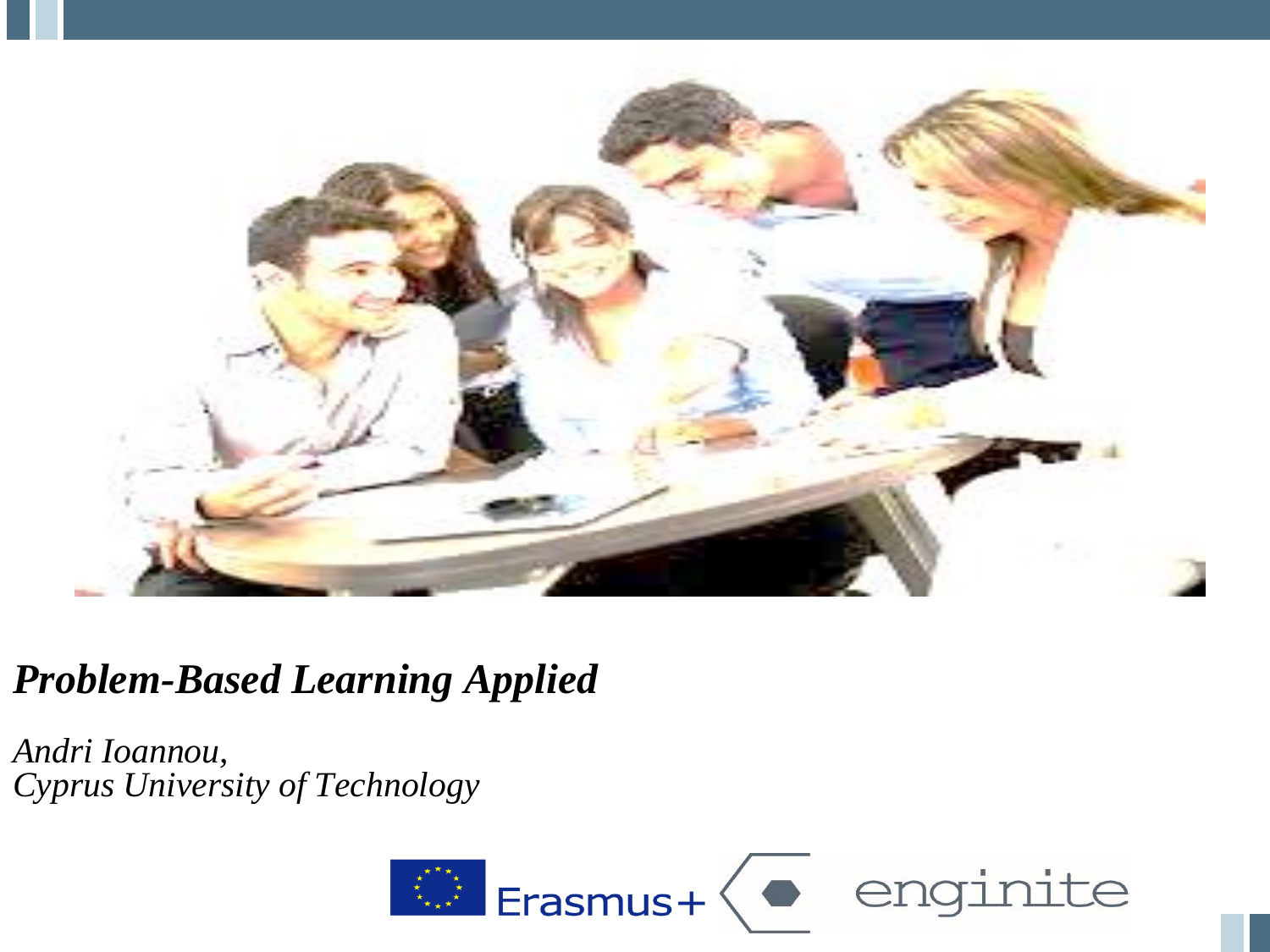### What is **PBL**?

- An instructional method in which **the problem drives the learning**.
	- o before students **learn** some new knowledge they are given a problem.
	- o The problem is presented so that students discover that they **need to learn** before they can solve the problem.

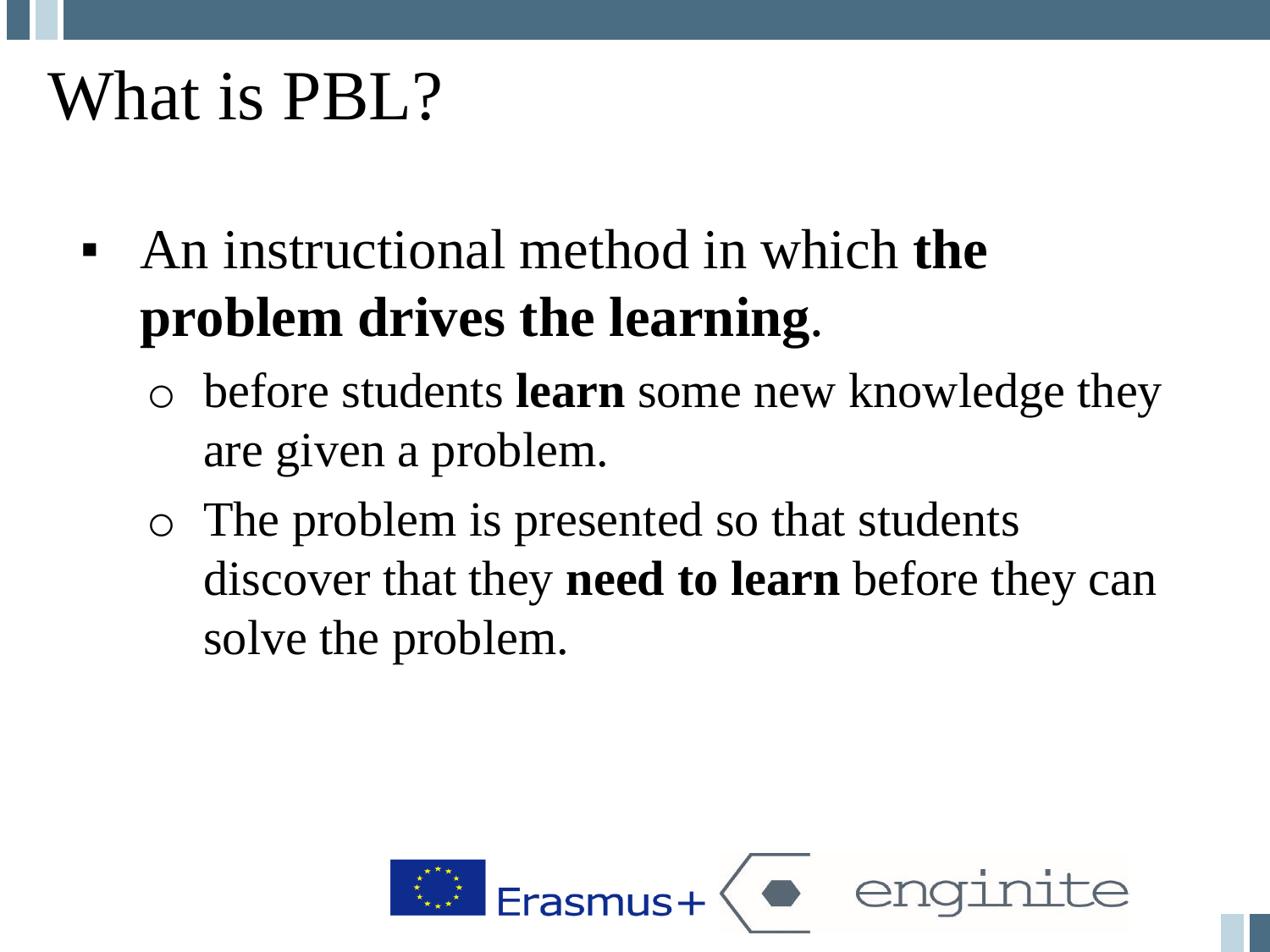## How to form a problem?

Carefully selected and designed problems demand from the learner …

- 1. acquisition of critical knowledge,
- 2. problem solving proficiency,
- 3. self-directed learning strategies, and
- 4. team participation skills

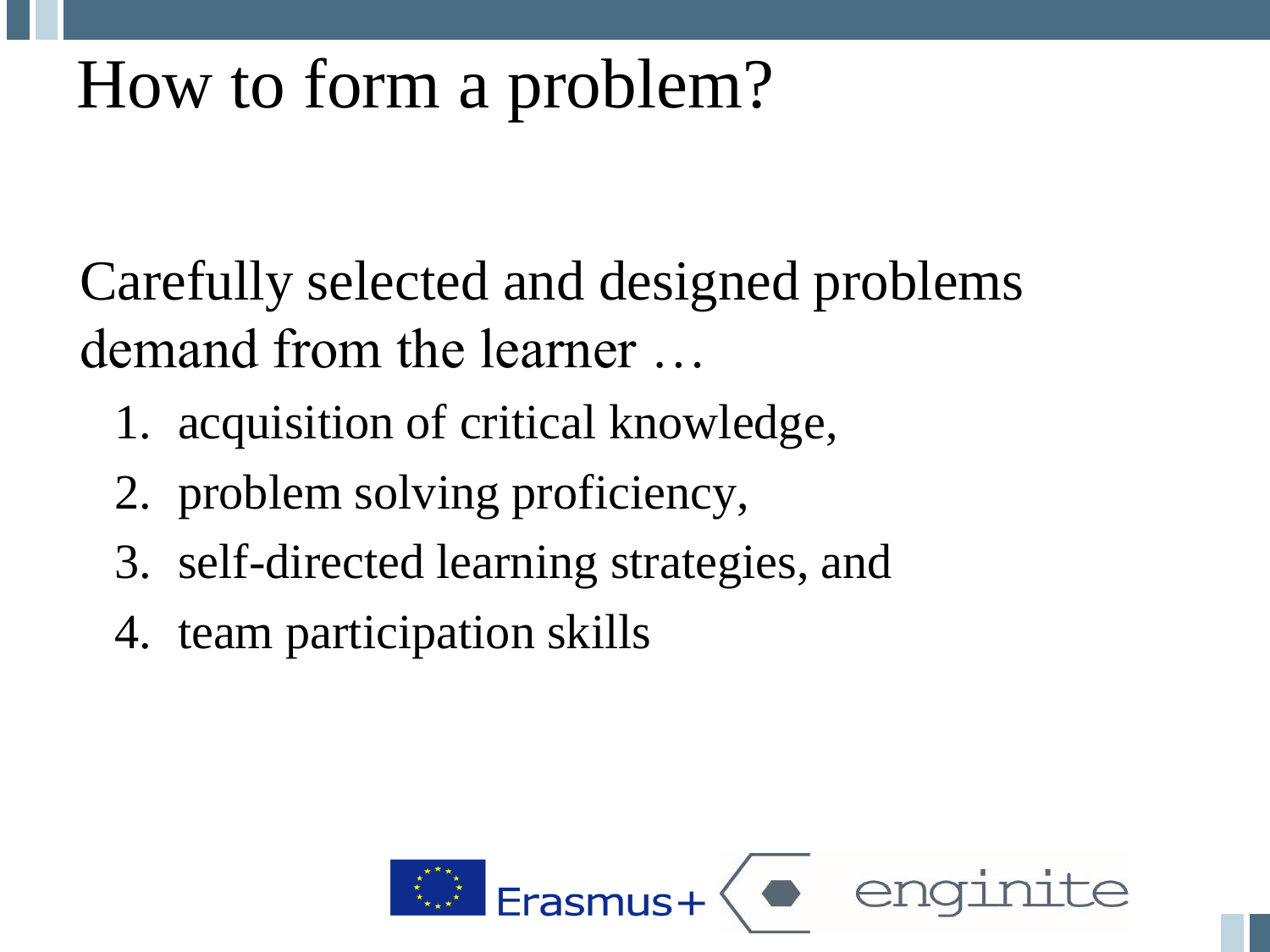

**"The principal idea behind PBL is that the starting point for learning should be a problem, a query, or a puzzle that the learner wishes to solve."**

**Boud (1985)**

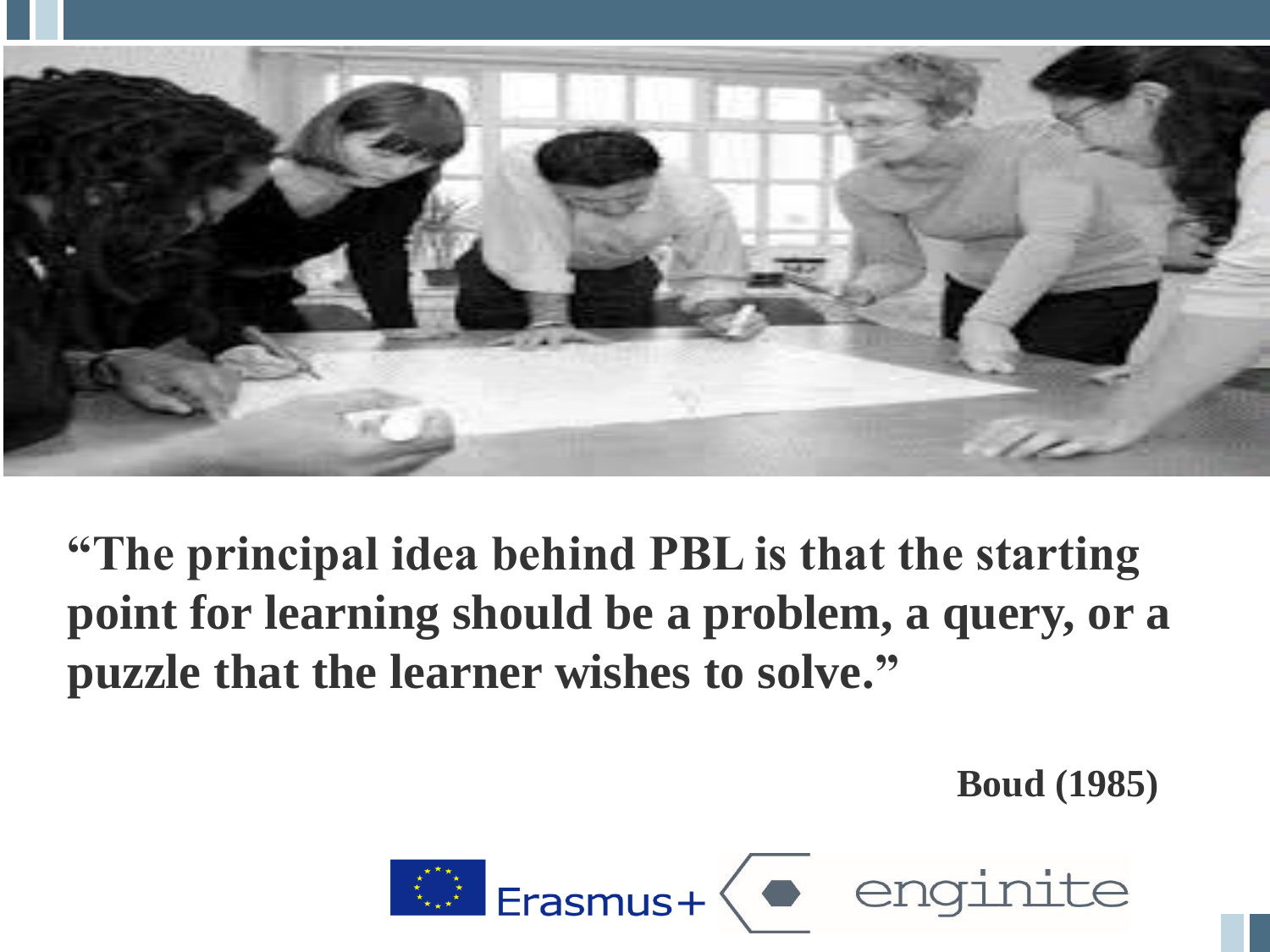## A family of approaches

PBL is one of a family of cooperative and experiential approaches to learning

- o e.g., case-based learning, project based learning, anchored instruction, inquiry-based learning, context rich learning etc.
- o the distinction is blurred and hybrid approaches abound

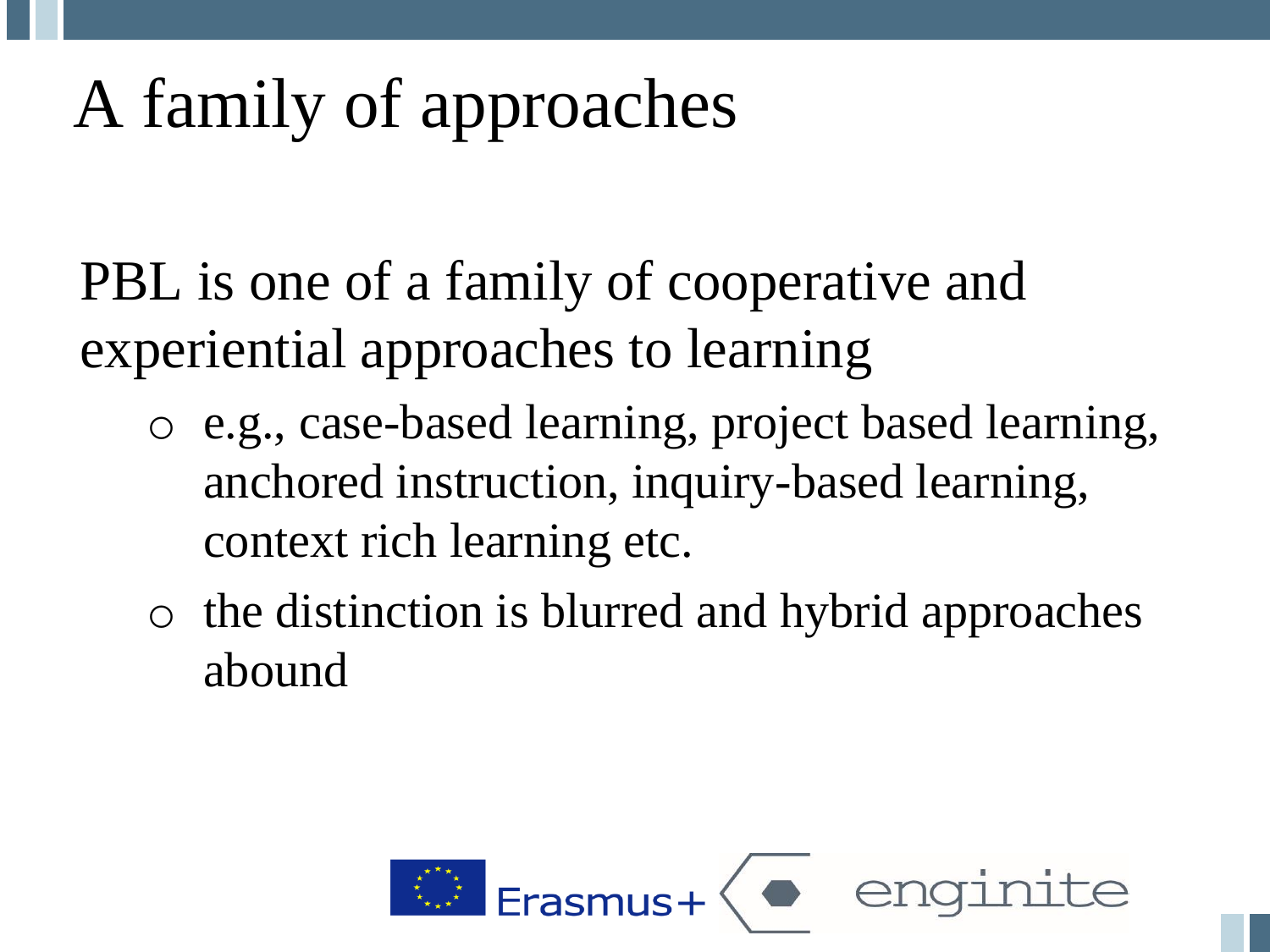## Essential components of PBL

#### In all variation of PBL:

- o *the problem comes first*  all content knowledge is introduced in the context of complex realworld problems
	- important distinction from teaching methods where the concepts are presented in a lecture format followed by "end-of-the-chapter" problems
- o emphasis on self-directed learning

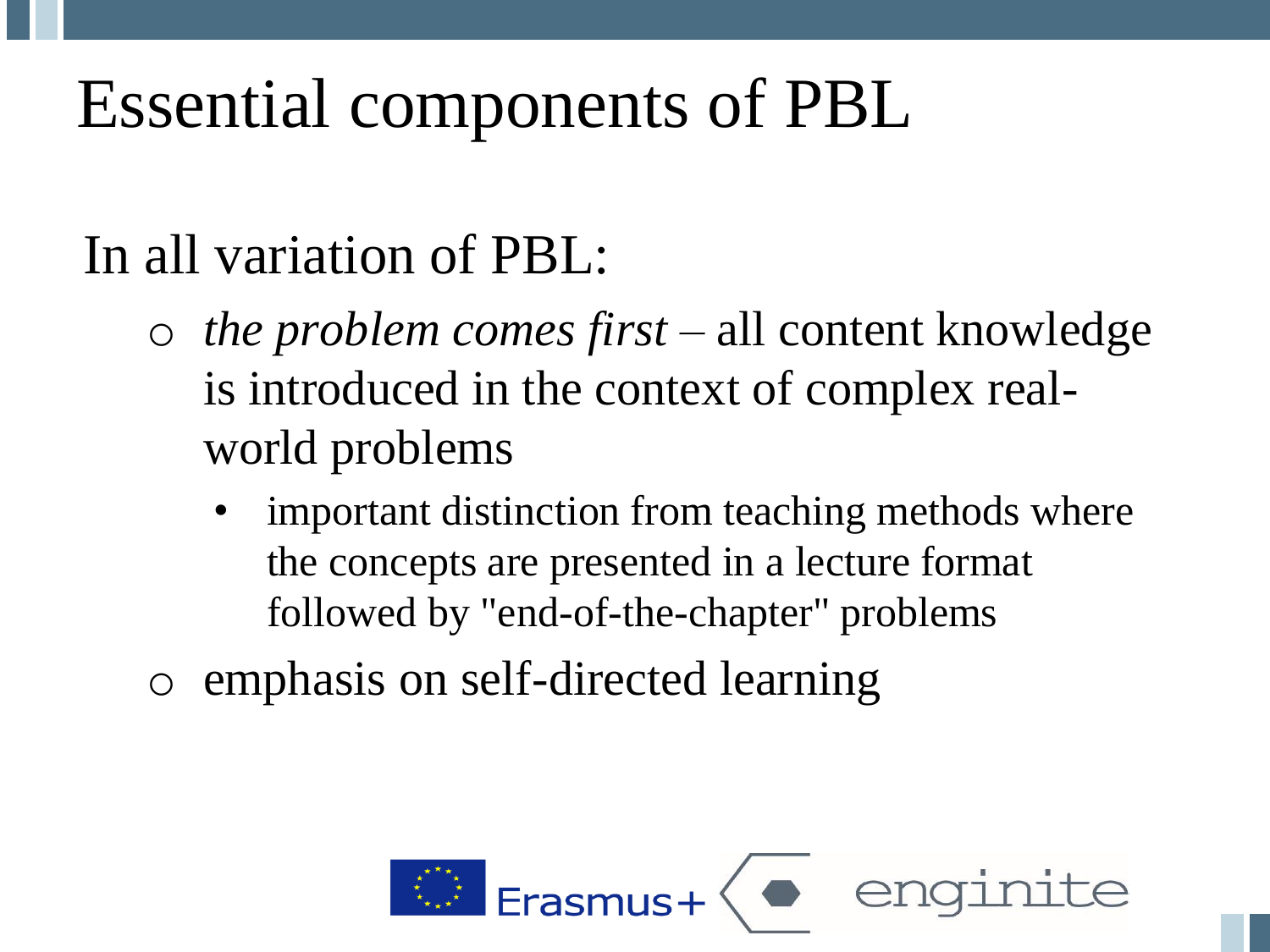### PBL features

- Learning is initiated by a problem
- Problems are based on complex, real-world situations that do not have a single correct answer
- All information needed to solve problem is **not** initially given
- Students identify, find, and use appropriate resources
- Students work in small, permanent groups
- The teacher acts to facilitate the learning process rather than to provide knowledge
- The teacher uses different forms of assessment such as reflective journals etc.

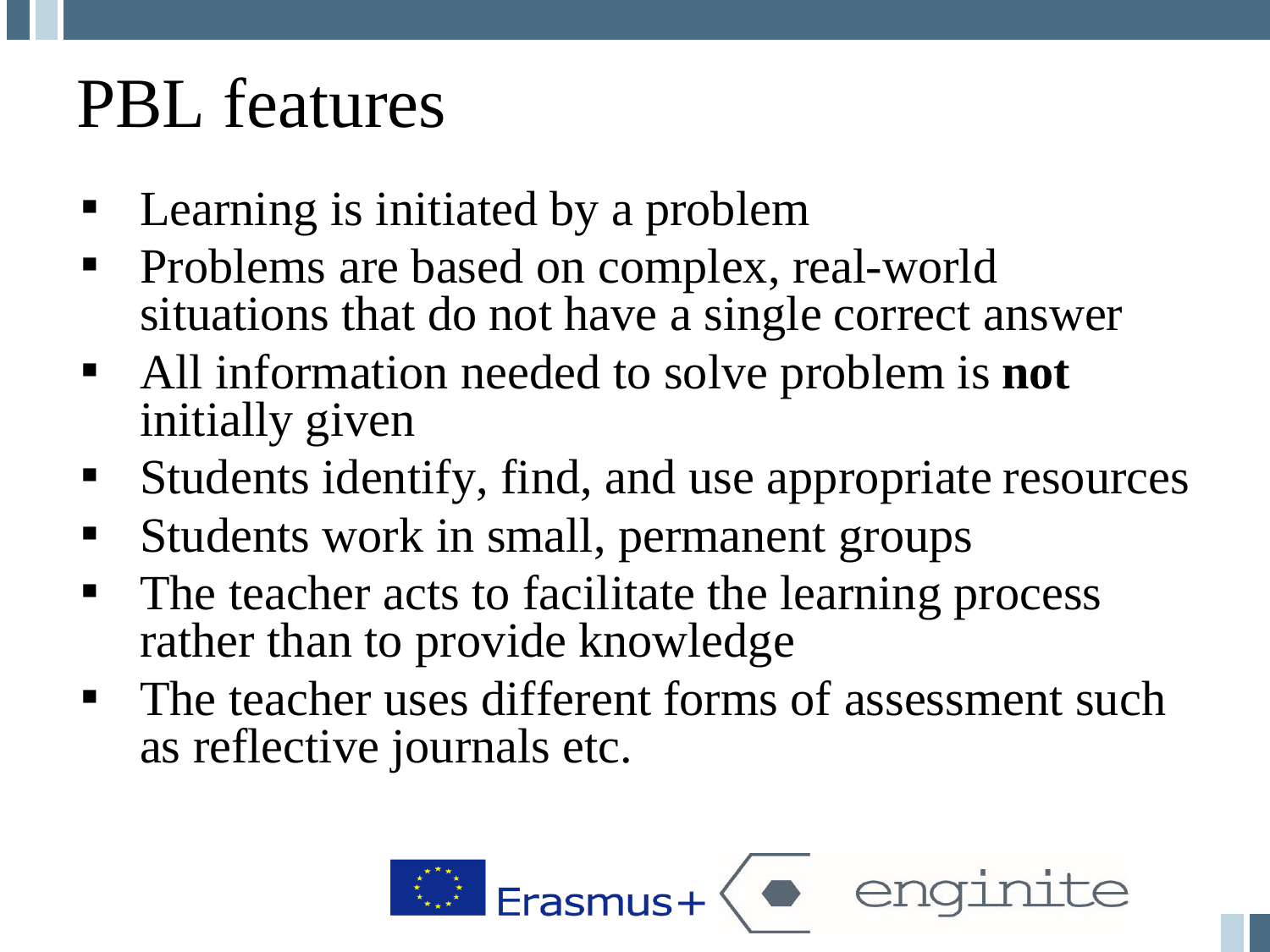#### The PBL cycle or PBL tutorial process

Students are presented with a problem scenario

Students analyze the problem by identifying the relevant facts from the scenario

Students generate hypotheses about possible solutions

Reconvene and apply their new knowledge to the problem, refine questions if necessary

Students engage in **self-directed learning**  (in between their group meetings)

Students identify knowledge deficiencies relative to the problem what they don't know and must learn (learning issues) to solve a problem

Students reflect on the abstract knowledge gained

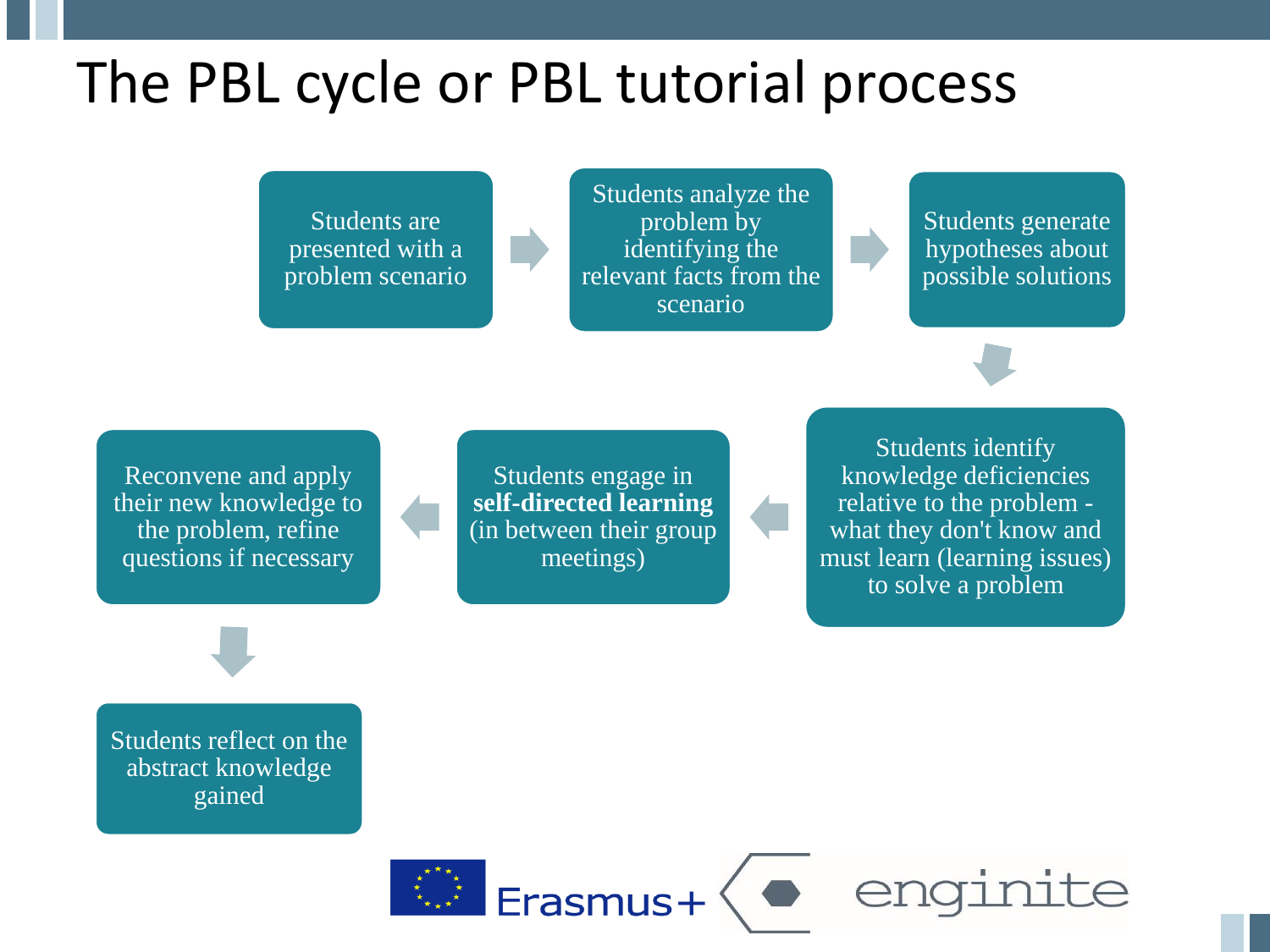### Example 1 Equipping Tiny Devices Ltd.

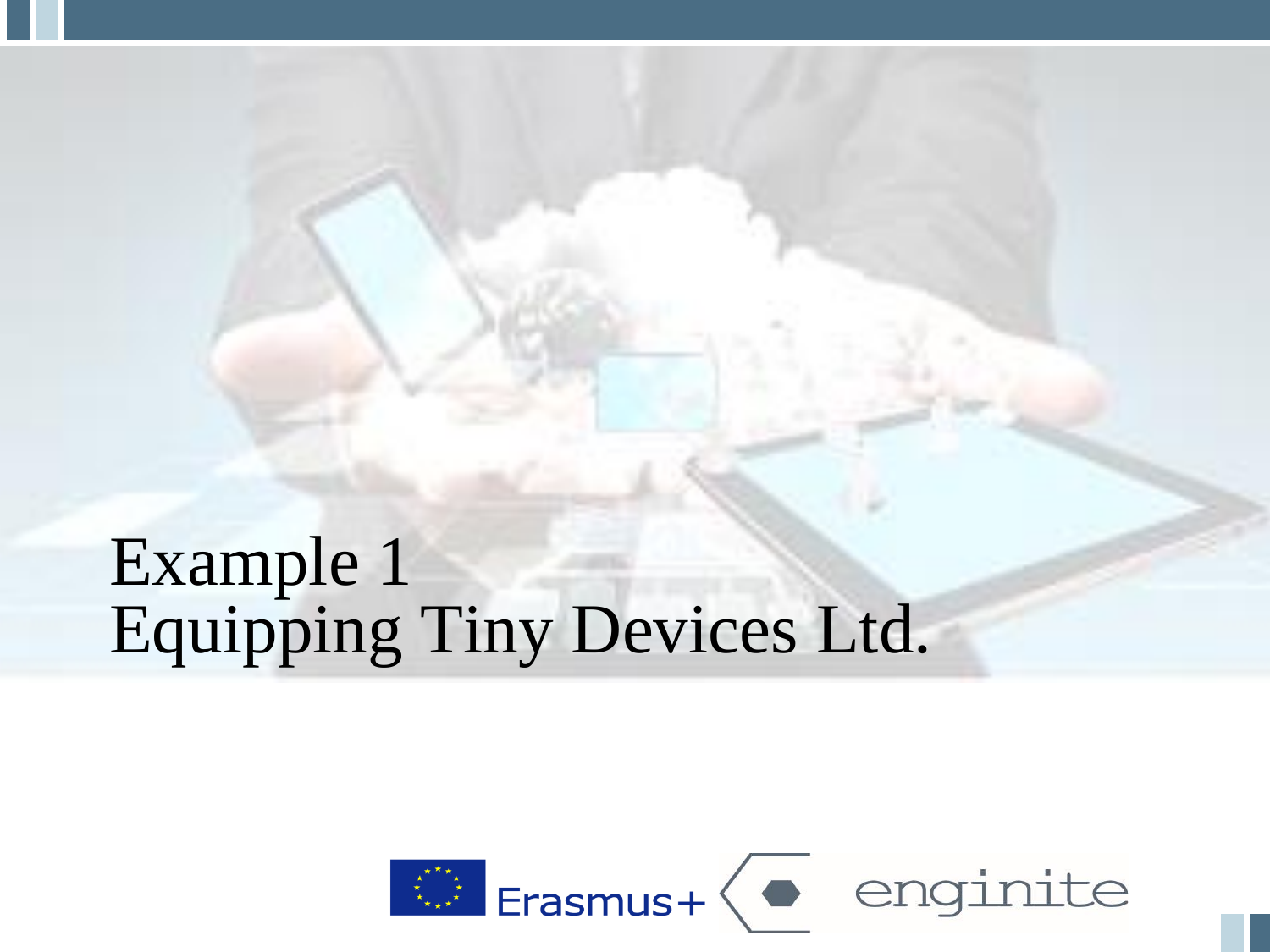## Equipping Tiny Devices (1)

- Title: Equipping Tiny Devices
- Author: Mr. Ethan Pang Loke Wee, School of Business & Accountancy, Ngee Ann Polytechnic
- Discipline: Information Technology
	- Target Audience: Introductory; all majors
- Keywords: Budget, Computers, Devices, Information Technology, Peripherals, Office Needs
- Length of Time/Staging: 1 week
	- Objective: At the end of the PBL activity, students will have a complete appreciation of business IT needs, costs, and hardware/software/network functions
		- ✓ *Source: The PBL Clearinghouse - University of Delaware*

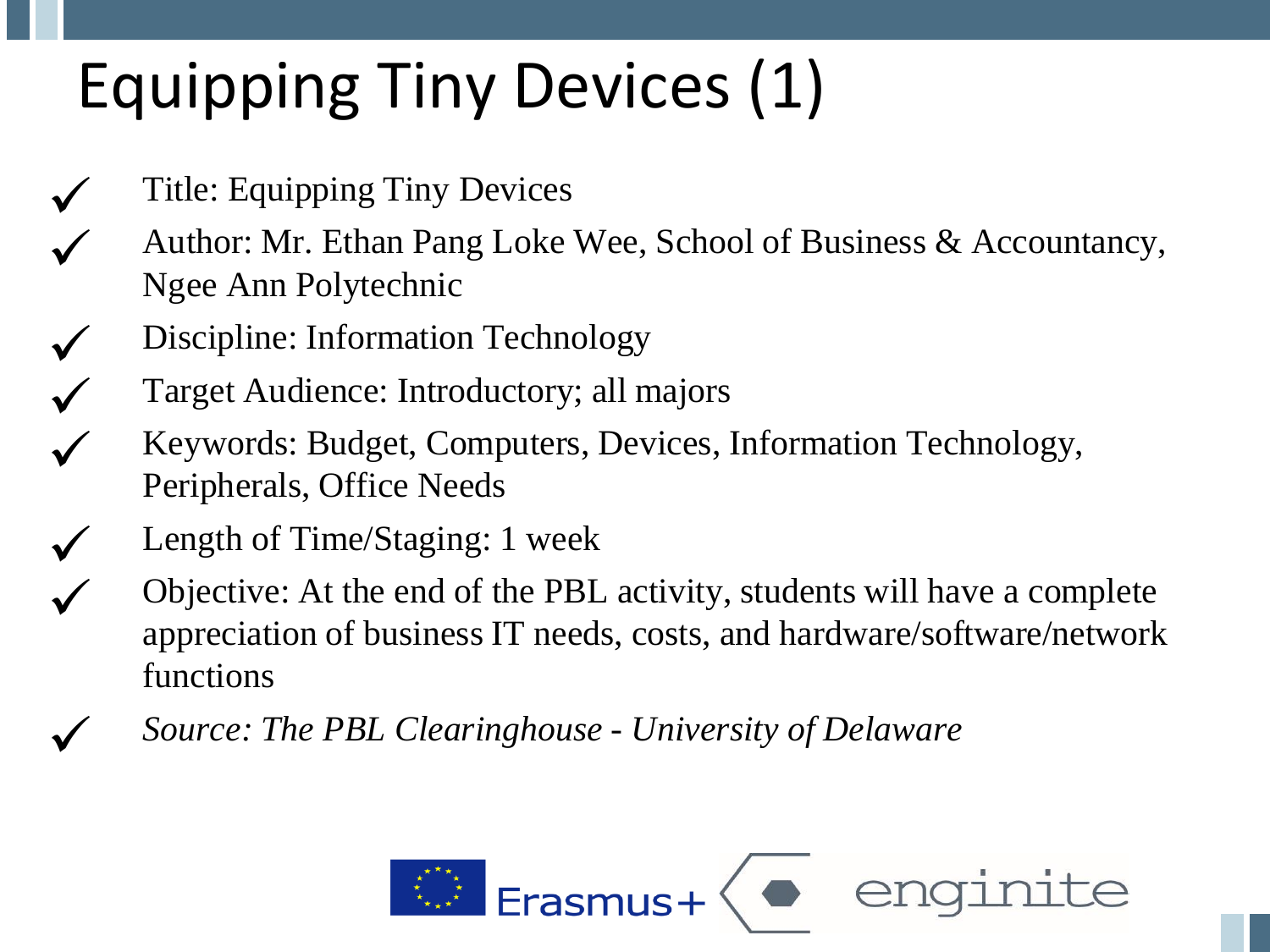#### Example - Equipping Tiny Devices (2)

Scenario:

You have just been hired by software development start-up firm, Tiny Devices Ltd, as an IT Support Specialist. You met the Chief Technology Officer, Mr. Chong, this morning as he welcomes you to the company and briefed you on your duties and job scope.

Tiny Devices Ltd is a brand-new setup and is located in Chai-Chee Techpark. The office space is about 2,000 sq ft and other than the rooms being partitioned and furnished, it is still quite bare. You are brought to meet your immediate supervisor, Mr. Ong, who is the IT Support Manager, and the IT Support Team. The IT Support Team has 5 members, including yourself.

Mr. Ong gathered the team and said, "We have to get down to work fast. Amongst the many urgent tasks, we need to equip the office for staff IT needs. And we have only 3 weeks from today. We are a start-up and bottom-line is very important. I need a proposal with budget from the team in 1 week's time for me to vet. Once it is ok, you will have to present it to top management. Expect tough questions."

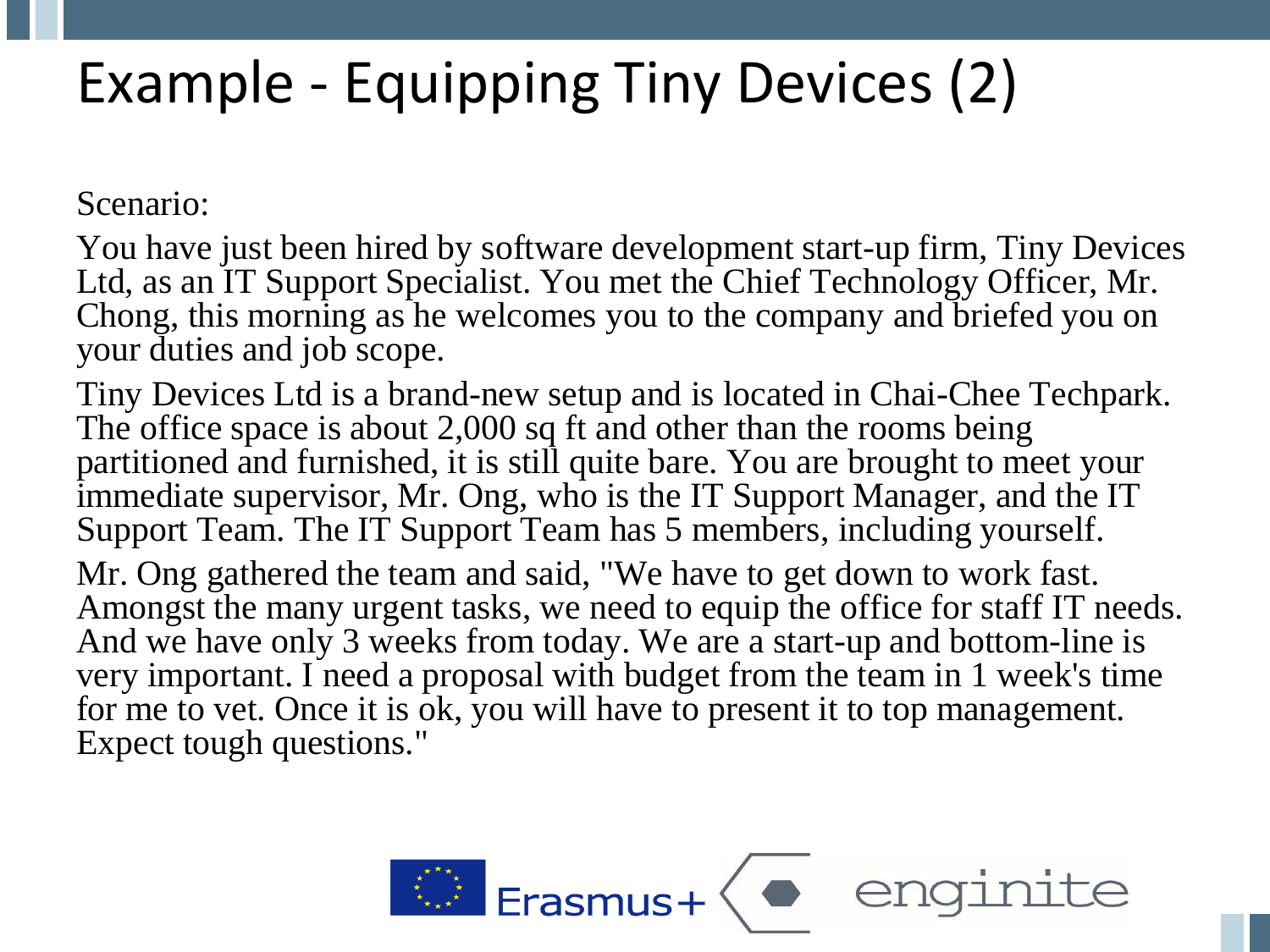#### Example - Equipping Tiny Devices (3)

Format of Delivering:

- Large class size: 40.
- Groups of 5. Total of 8 permanent groups per class.
- Meeting Schedule: Twice a week. Each meeting is 2 hours.
- There is only one tutor (facilitator). During scheduled PBL time, the tutor will facilitate students' discussion (see discussion questions) in order for them to achieve *learning issues* relevant to the core learning objectives of the problem. Students are free to consult the tutor further during the week of research/self-study time.
- Each student group is given 15 minutes to present their findings and proposal to solve the problem to the whole class (seminar style). The tutor will act as Mr. Chong during the presentation and students are expected to answer his questions.

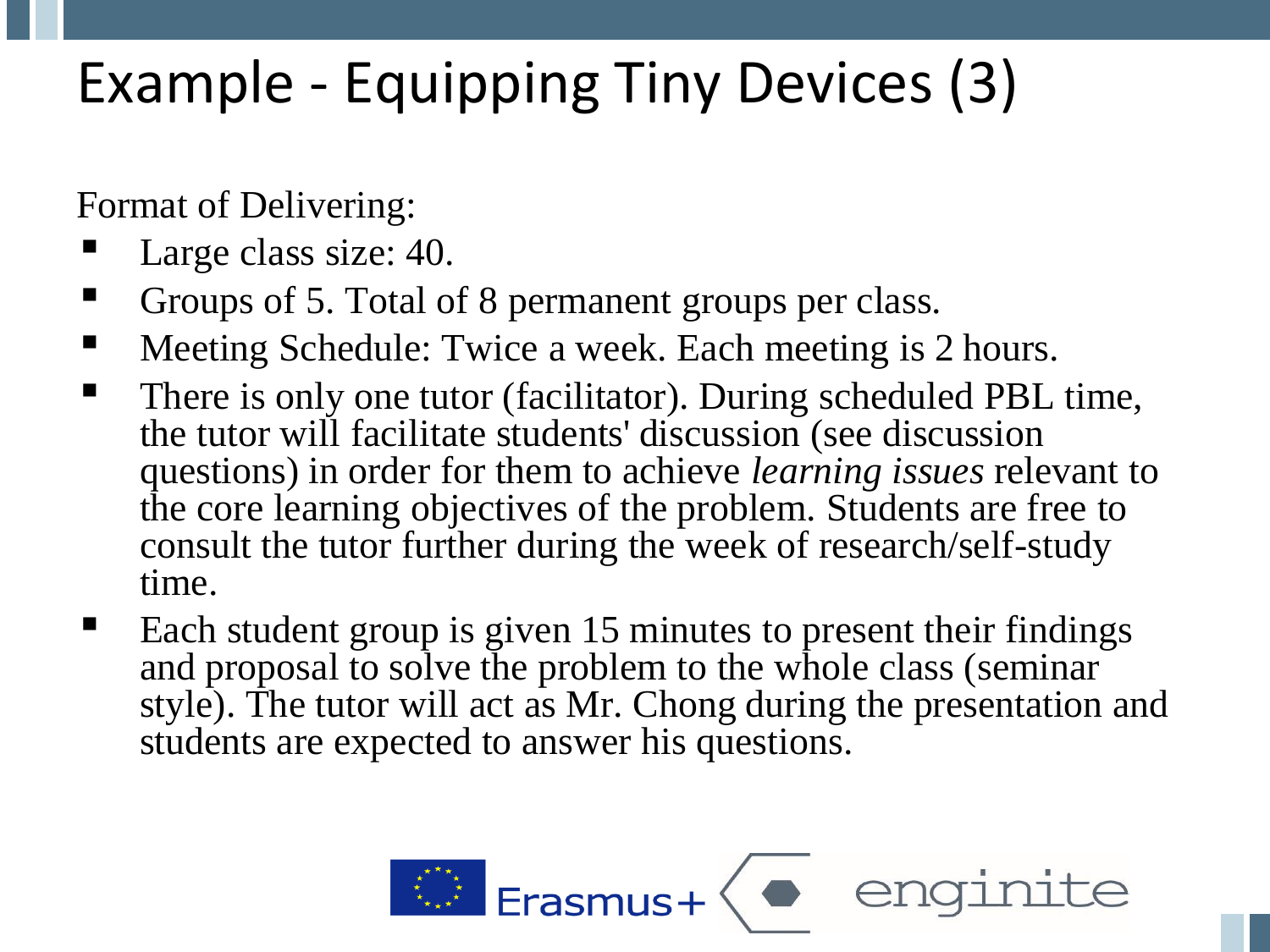#### Example - Equipping Tiny Devices (4)

Discussion Questions:

(These discussion points should be handled in sequence)

- Define the specific problem that your team has at hand.
- In what way(s) can the problem be solved? Elaborate each one.
- What further information would your team need in order to accomplish the job well? Where can these information be found?
- What do you think is expected in the budget proposal?
- How would your team prepare to present to the company's Top Management?
- What will be your team's action plan?

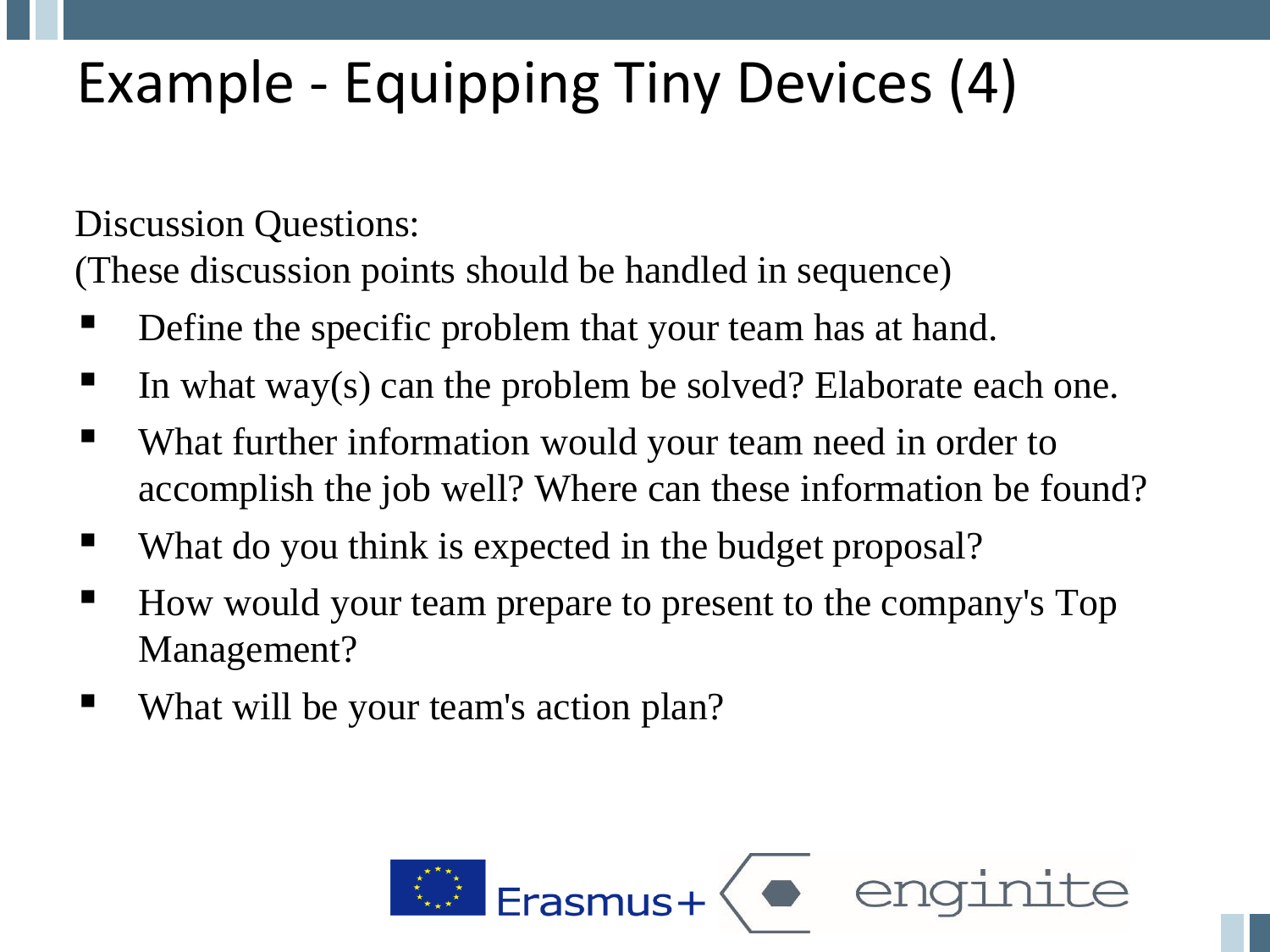### Example - Equipping Tiny Devices (5)

Student Learning Objectives:

- Analyze computing needs of businesses.
- Evaluate computing hardware and applications best suited for use based on feasibility and constraints.
- Appreciate the cost of equipping an office with IT.
- Appreciate the current IT trends and developments.
- Describe the classifications of computers and give examples of each.
- Distinguish between the various types of software and give examples of each.
- Explain the 4 basic computer operations: Input, Processing, Output, and Storage.
- Explain the principal components of a computer and their uses.

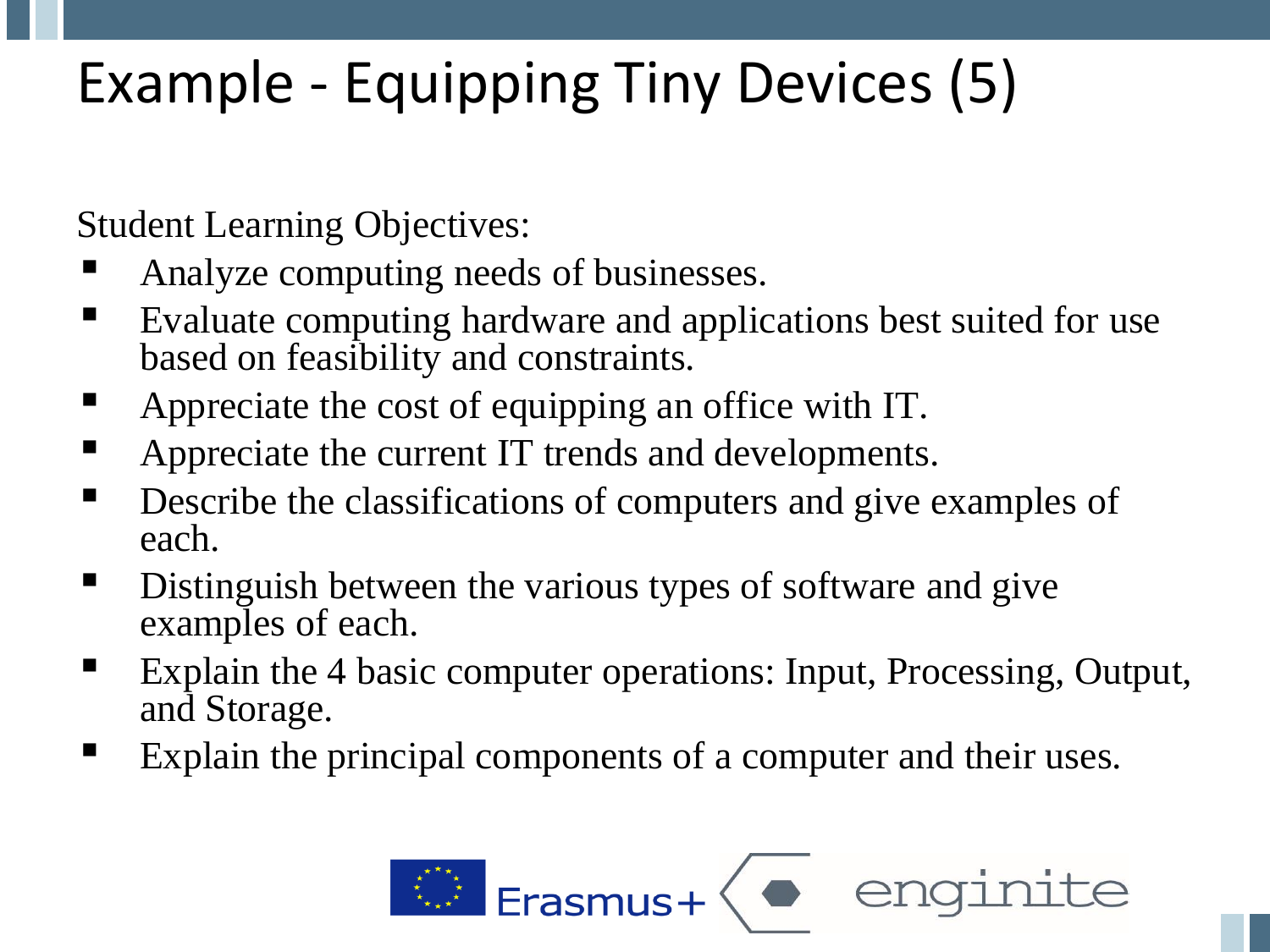#### Example - Equipping Tiny Devices (6)

- **E** Resources:
	- The scope of work of the IT support team
	- The organization chart
	- Background of Tiny Devices Ltd
	- Brief job descriptions of various Tiny Devices Ltd departments.
	- Discussion notes and guidelines on how to accomplish the task.
	- Assessment checklist (for learners and tutor)

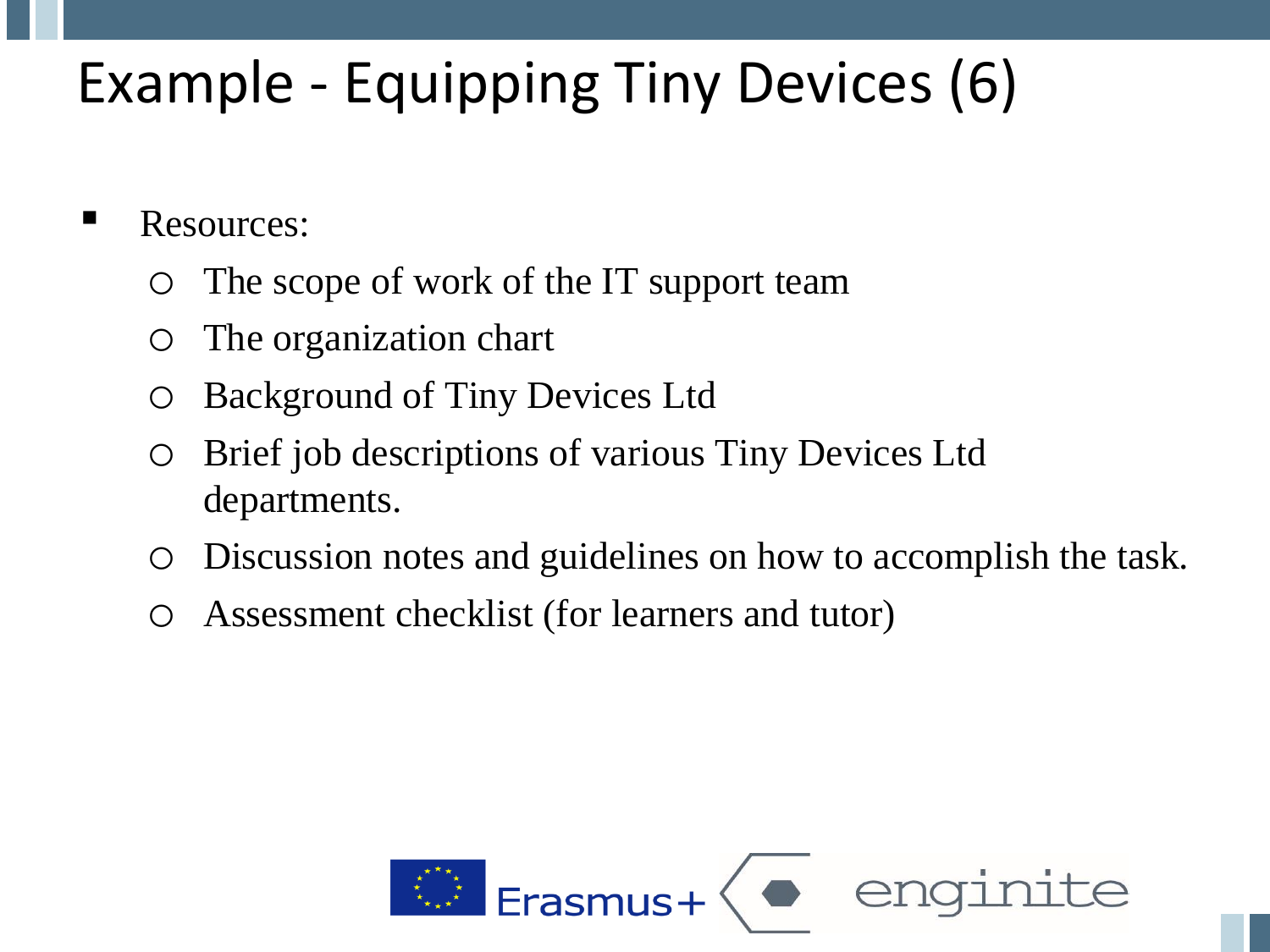

#### Example 2 Helping Uncle Sean

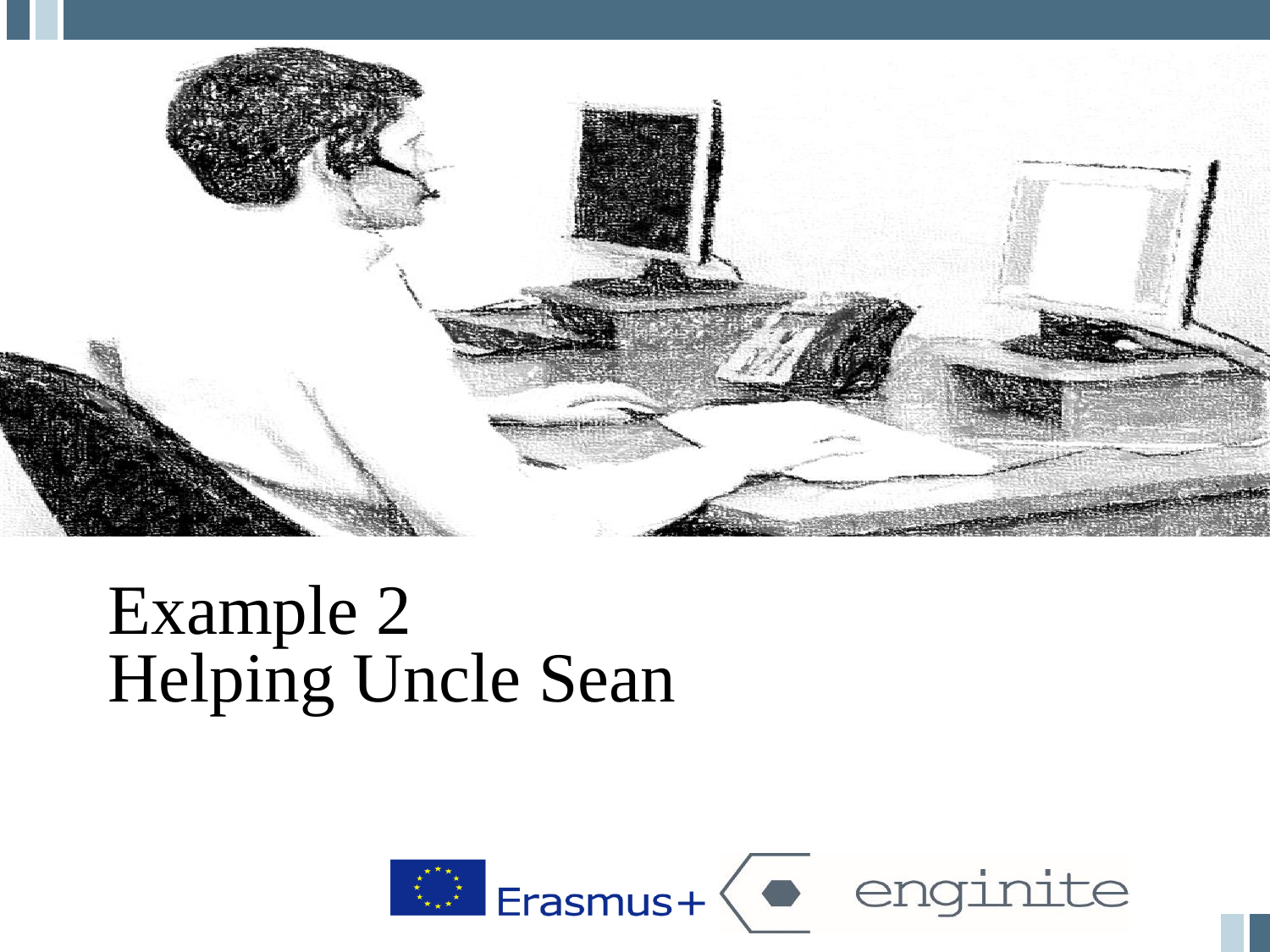## Example - Helping Uncle Sean (1)

- ✓ Title: Helping Uncle Sean
- ✓ Author: Mr. Ethan Pang Loke Wee School of Business & Accountancy
- ✓ Discipline: Information Technology
- ✓ Target Audience: Introductory, all majors
- ✓ Keywords: Access, Car Rental, Computerisation, Database Management System
- $\checkmark$  Length of Time/Staging: 1 week
- $\checkmark$  Objective: By the end of the PBL activity, students will have built a fully functional database management system for the car rental business.
- ✓ Source: The PBL Clearinghouse University of Delaware

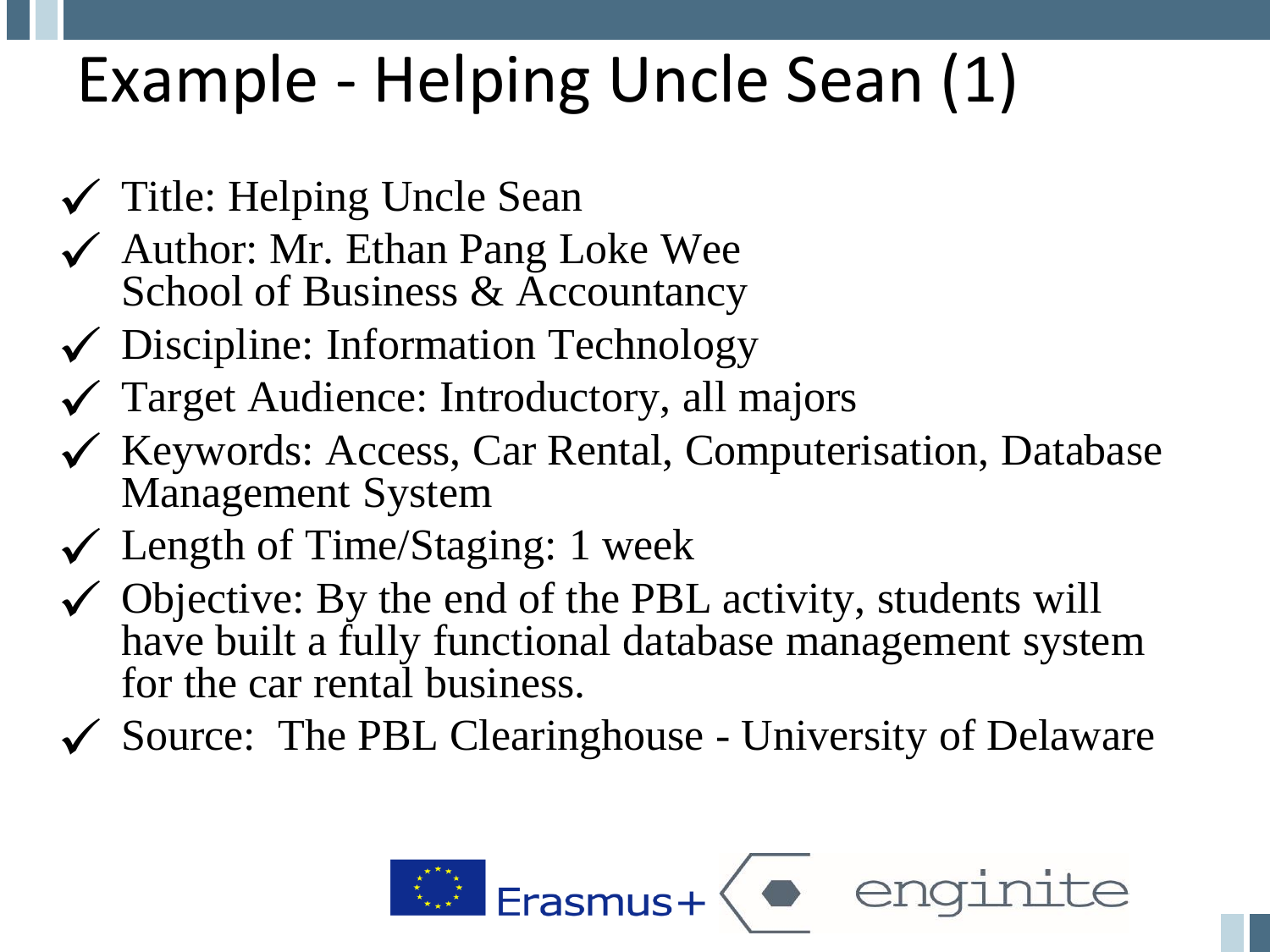## Example - Helping Uncle Sean (2)

Scenario:

You received a call from your uncle, Sean Cheng, one afternoon and he asked if you know anything about computers. You know that Uncle Sean runs a car rental company called "Universal Car Rentals" in town. He went on to tell you his situation.

"You see, it is getting tougher to keep track of my cars and my customers. My business is growing and there is more and more paperwork to be done. You know lah, I hate paper-work! Ah Leng [his assistant] is not helping much, she just messes things up. I think she now has a boyfriend and so is very easily distracted! I also don't know what Ah Heng is doing at my airport branch. The booking chits and rental slips are always misplaced or lost.

Anyway, I have been getting complains from several clients recently and I really need to get things ironed out quickly. So, can help me or not?"

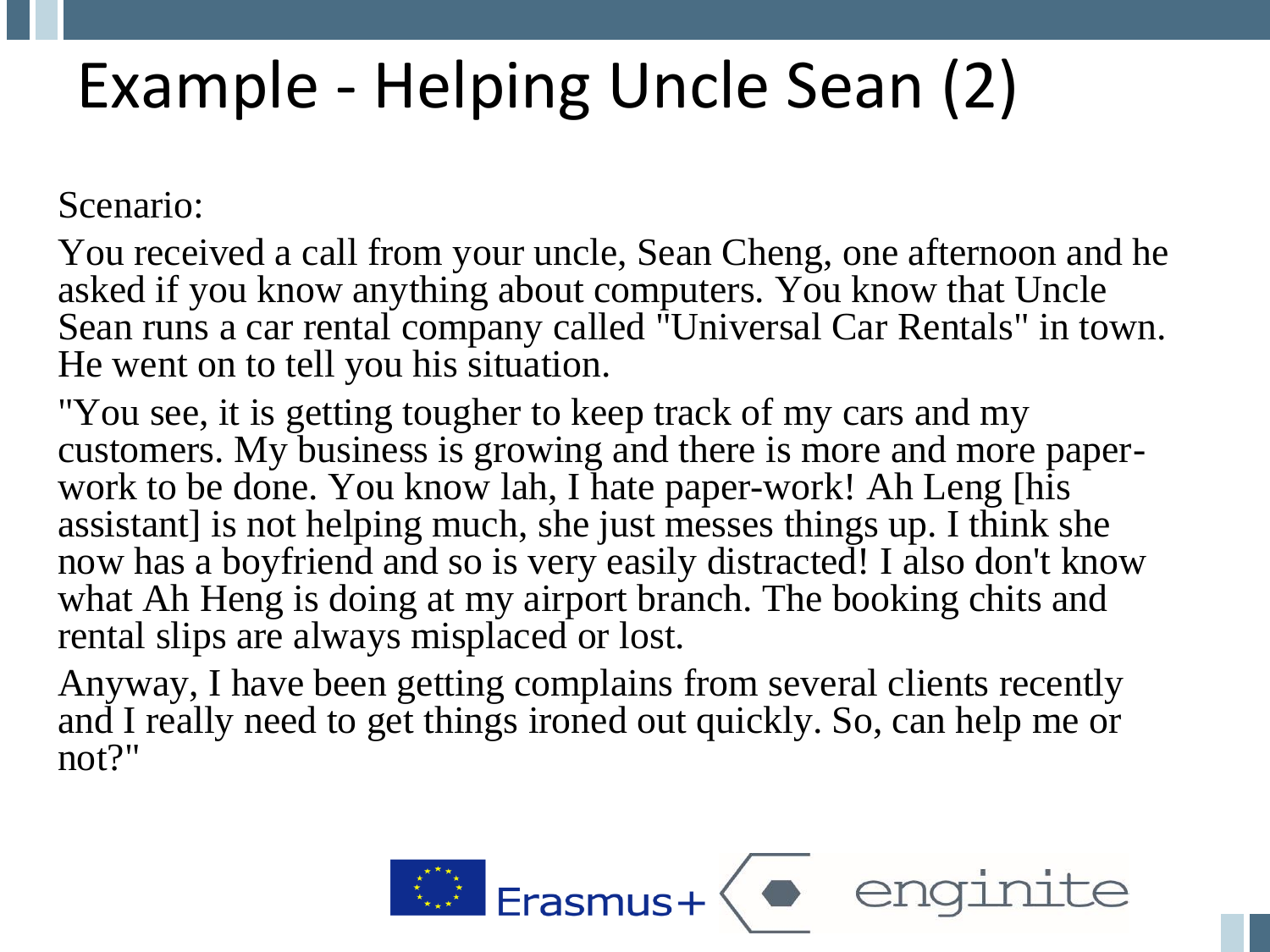## Example - Helping Uncle Sean (3)

Format of Delivering:

- Large class size: 40.
- Groups of 5. Total of 8 permanent groups per class.
- Meeting Schedule: Twice a week. Each meeting is 2 hours.
- There is only one tutor (facilitator). During scheduled PBL time, the tutor will facilitate students' discussion (see discussion questions) in order for them to achieve *learning issues* relevant to the core learning objectives of the problem. Students are free to consult the tutor further during the week of research/self-study time.
- $\blacksquare$  Each student group is given 15 minutes to present their findings and proposal to solve the problem to the whole class (seminar style). The tutor will act as Uncle Sean during the presentation and students are expected to answer his questions.

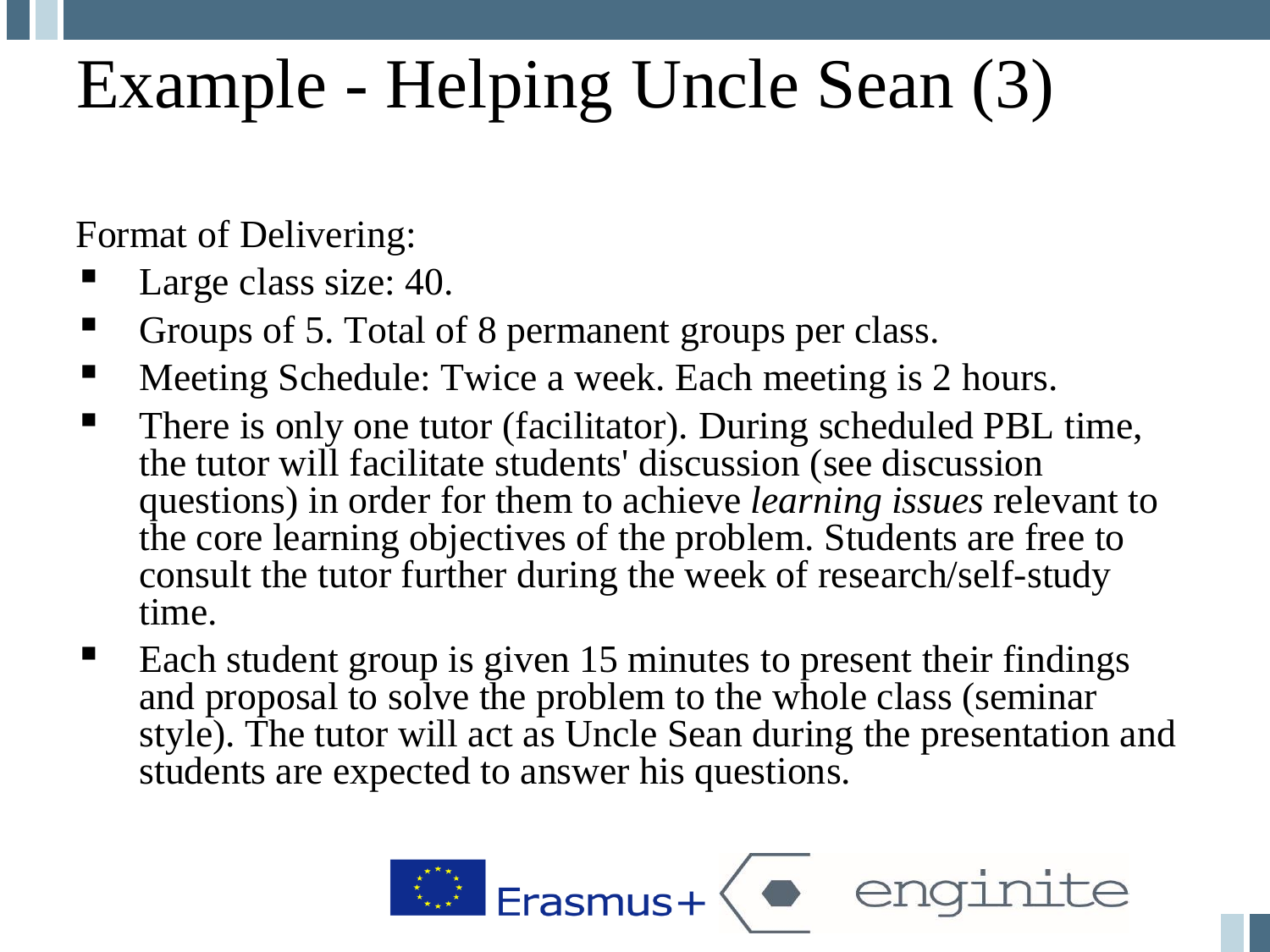# Example - Helping Uncle Sean (4)

Discussion Questions:

(These discussion points should be handled in sequence)

- What exactly is Uncle Sean's problem?
- $\blacksquare$  In what way(s) can the problem be solved? Which is most appropriate?
- Is it possible to solve such a problem permanently?
- What further information do you need in order to help him?
- How would you explain your solution/proposal, if any, to Uncle Sean?

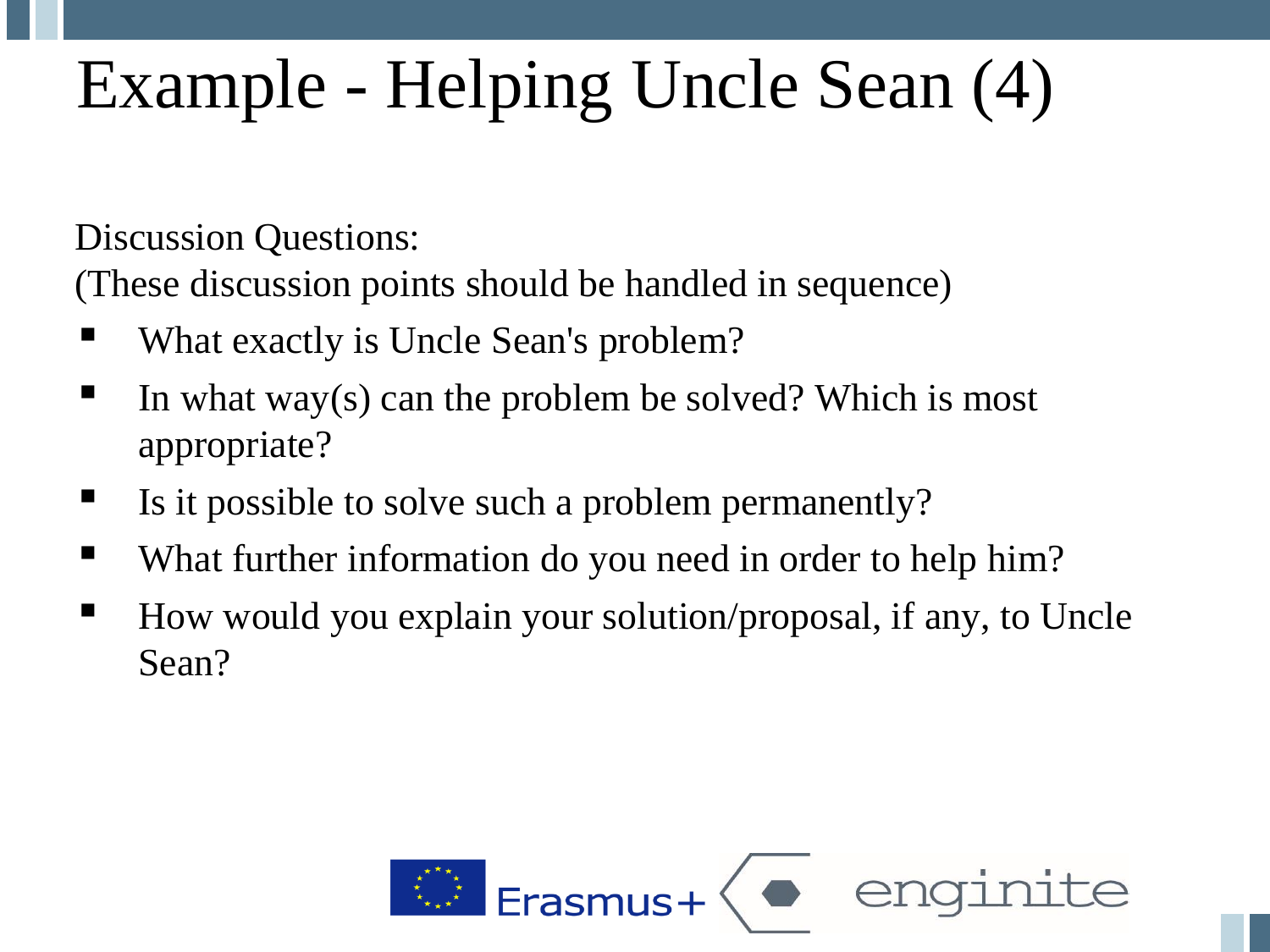## Example - Helping Uncle Sean (5)

Student Learning Objectives:

- Analyze business computing needs of businesses.
- Evaluate computing applications best suited based on feasibility and constraints.
- Appreciate and describe databases and database management systems.
- Appreciate the functions and features of MS Access.
- Distinguish between Data and Information.
- Understand the components of a database table.
- **Design a database without redundancy.**
- Create tables and define fields with proper validation.
- Enter and manipulate records in an Access table.

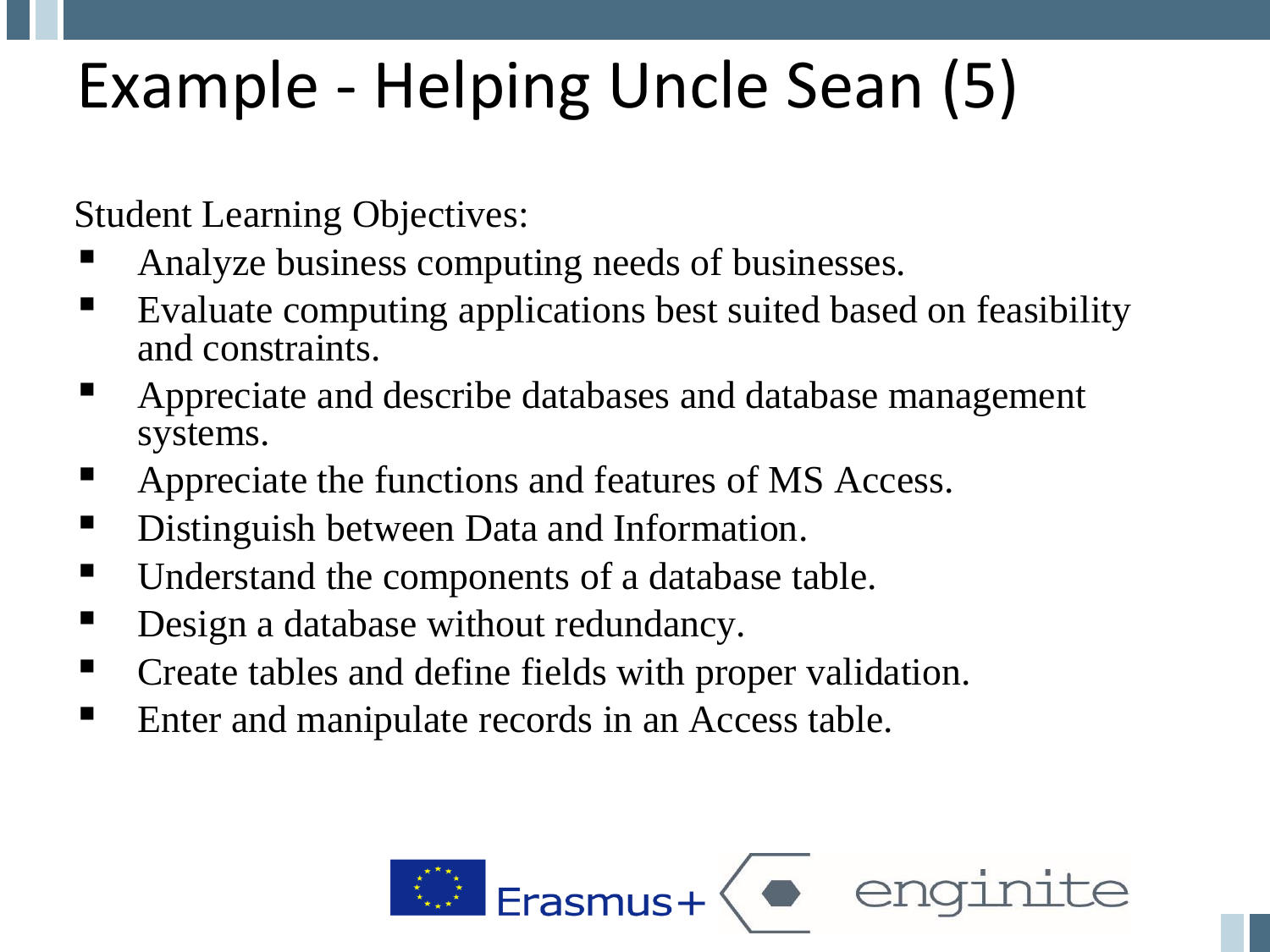## Example - Helping Uncle Sean (6)

#### Resources:

- o UCR vehicle rental slip (xls)
- o UCR vehicle booking chit (xls)
- o Background of "Universal Car Rentals" (UCR)
- o Employees
- o UCR's major clients and tourist
- o Discussion notes and guidelines on how to accomplish the task
- o Assessment checklist (for learners and tutor)